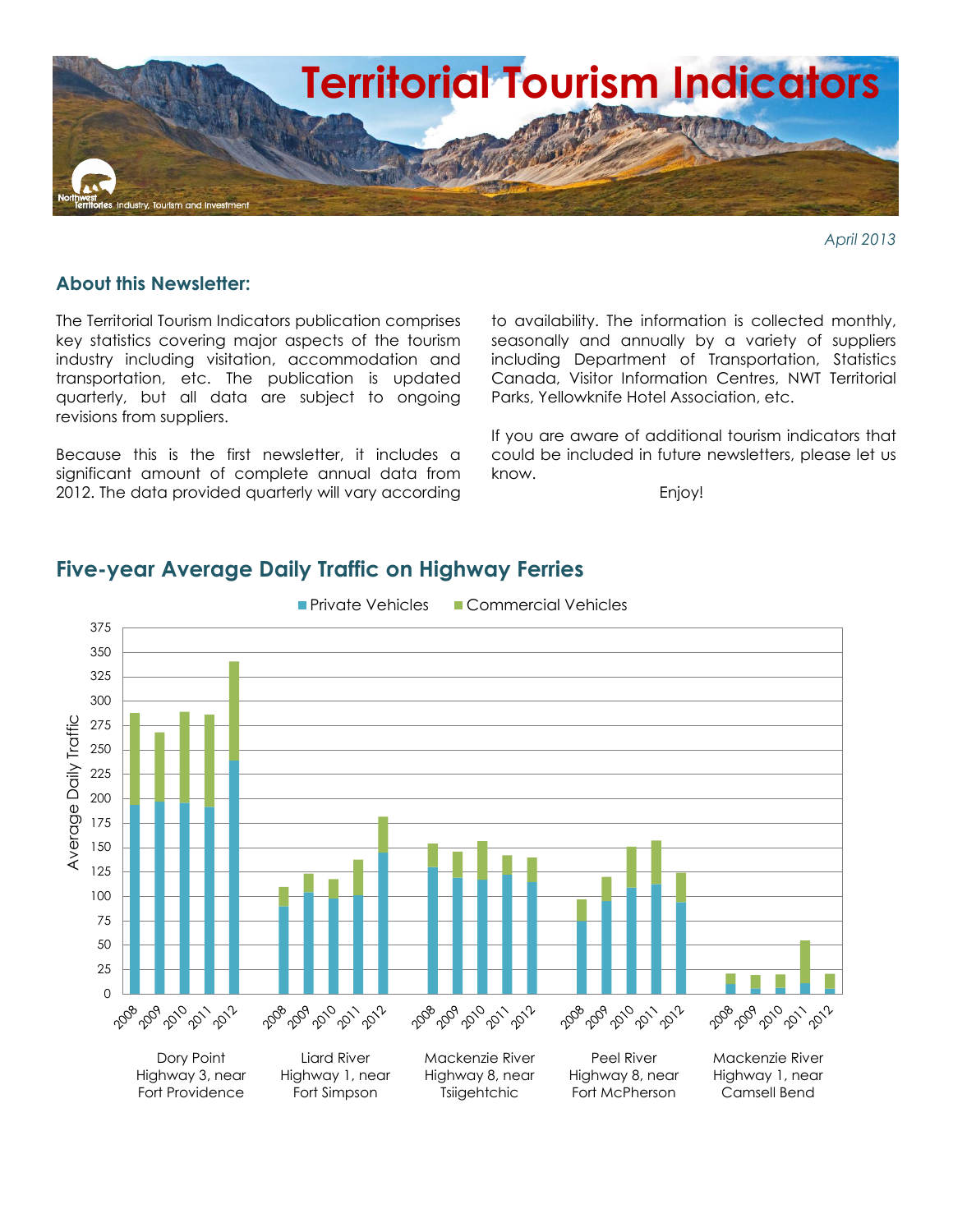# **2012 Passenger Volume to Regional Airports**

|             | <b>JAN</b> | <b>FEB</b> | <b>MAR</b> | <b>APR</b> | <b>MAY</b> | JUN      | JUL     | <b>AUG</b> | <b>SEP</b> | <b>OCT</b> | <b>NOV</b> | <b>DEC</b> | Total    |
|-------------|------------|------------|------------|------------|------------|----------|---------|------------|------------|------------|------------|------------|----------|
| Fort        | 0.037      | 748        | 544        | 413        | 534        | 332      | 1,427   | 1,014      | 1,078      | 1,153      | I, 112     | 1,024      | 10,416   |
| Simpson     | $-1.4%$    | $-20.8%$   | $-48.5%$   | $-58.3%$   | $-50.8%$   | $-79.9%$ | 37.7%   | $-23.7%$   | $-25.1%$   | 11.2%      | 7.4%       | 11.2%      | $-23.3%$ |
| Fort Smith  | .448       | .327       | ,408       | ,484       | 1,788      | 1,691    | ,809    | ,557       | ,387       | 1,511      | ,462       | ,440       | 18,312   |
|             | 1.5%       | 3.3%       | $-1.2%$    | 9.2%       | 23.7%      | 32.3%    | 42.1%   | 9.9%       | $-0.8%$    | 8.2%       | 5.8%       | 2.1%       | 11.0%    |
| Hay River   | 2.240      | 2.033      | 2,138      | 2,325      | 2,266      | 2,328    | 2,389   | 2,297      | 2,198      | 2,246      | 2,304      | 2,115      | 26,879   |
|             | $-1.7%$    | 2.4%       | $-3.3%$    | 12.4%      | 3.1%       | $-3.6%$  | 2.1%    | $-1.0\%$   | $-1.6%$    | $-2.7%$    | 7.1%       | 7.1%       | 1.5%     |
| Inuvik      | 7,956      | 7,242      | 7,599      | 7,594      | 7,650      | 8,087    | 8,179   | 8,541      | 7,900      | 7,687      | 7,548      | 7,486      | 93,469   |
|             | $-5.0%$    | $-11.3%$   | $-4.3%$    | $-3.5%$    | 3.8%       | $-3.2%$  | 2.1%    | $-6.6%$    | 1.4%       | 7.5%       | 5.4%       | 2.3%       | $-1.0%$  |
| Norman      | 7.782      | 7,503      | 7,589      | 7,220      | 7,304      | 7,289    | 8,203   | 8,340      | 7,551      | 7,966      | 7,706      | 7,598      | 92,051   |
| Wells       | 10.4%      | 6.7%       | 14.5%      | $-1.9\%$   | 9.6%       | 17.6%    | 9.4%    | 20.3%      | $-1.6%$    | 6.0%       | 8.0%       | 7.0%       | 8.6%     |
| Yellowknife | 23,958     | 23,366     | 25,119     | 24,978     | 26,117     | 25,506   | 27,699  | 28,065     | 25,934     | 26,817     | 25,236     | 25,328     | 308,123  |
|             | $-7.4%$    | $-3.0\%$   | $-6.7\%$   | $-8.3%$    | $-5.1%$    | $-5.5%$  | $1.6\%$ | $-0.1%$    | $-3.0\%$   | 0.1%       | $-0.6%$    | 7.0%       | $-2.7%$  |
| Total       | 44,421     | 42,219     | 44,397     | 44,014     | 45,659     | 45,233   | 49,706  | 49,814     | 46,048     | 47,380     | 45,368     | 44,991     | 549,250  |
|             | $-1.8\%$   | 1.1%       | $-2.5%$    | $-5.0%$    | $-2.5%$    | $-2.4%$  | 4.1%    | 3.6%       | $-3.1%$    | 0.1%       | 0.7%       | 5.3%       | $-0.2%$  |

\* Percent in green is Percent Change from 2011.

## **2012 Yellowknife Airport Traffic: Residency**

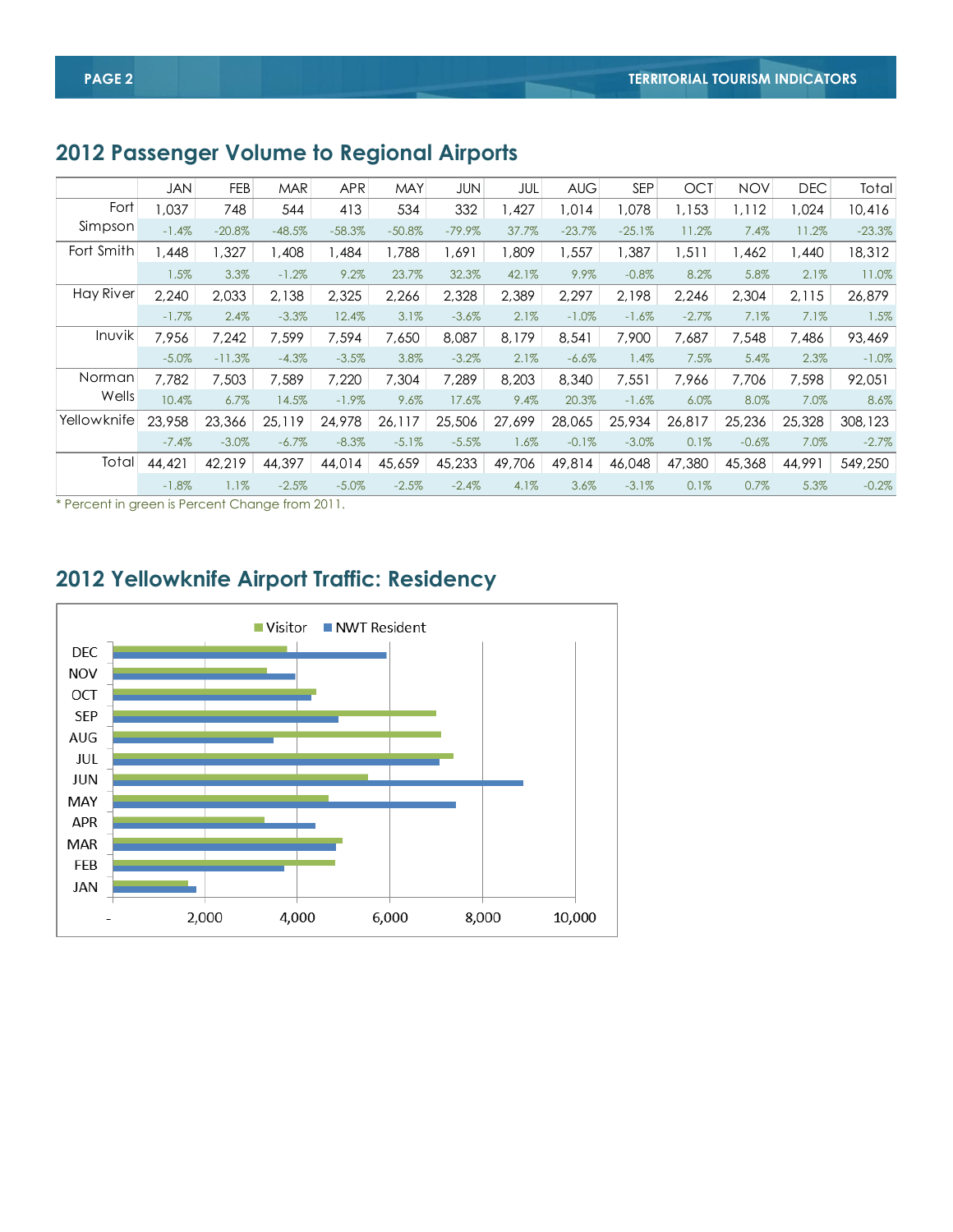

## **2012 Yellowknife Airport Traffic: Visitor Origin**

## **2012 Yellowknife Airport Traffic: Visitors' Main Destination**

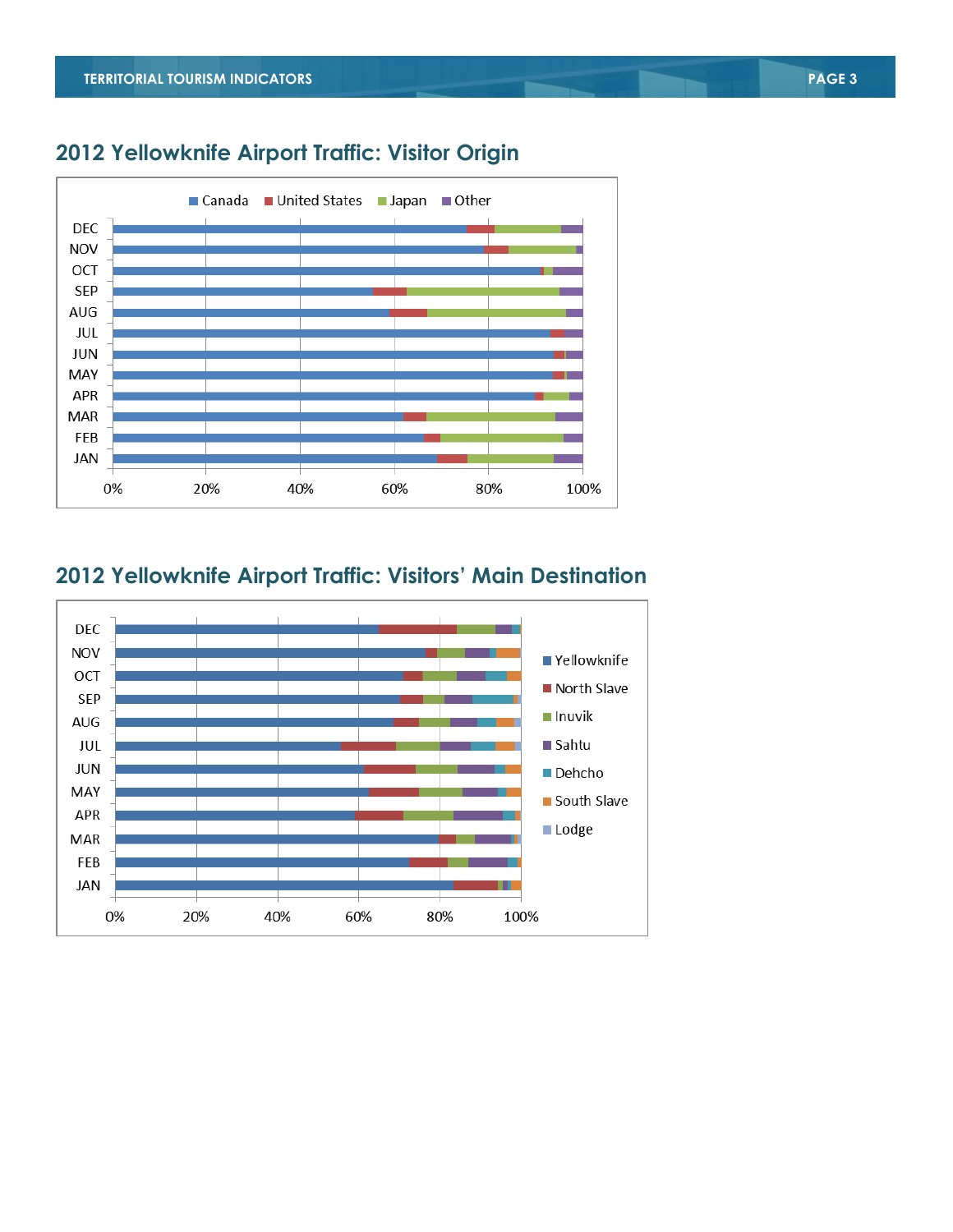

#### **2012 Yellowknife Airport Traffic: Visitors' Main Purpose of Travel**

#### **2012 Yellowknife Hotel Association: Occupancy Rates**

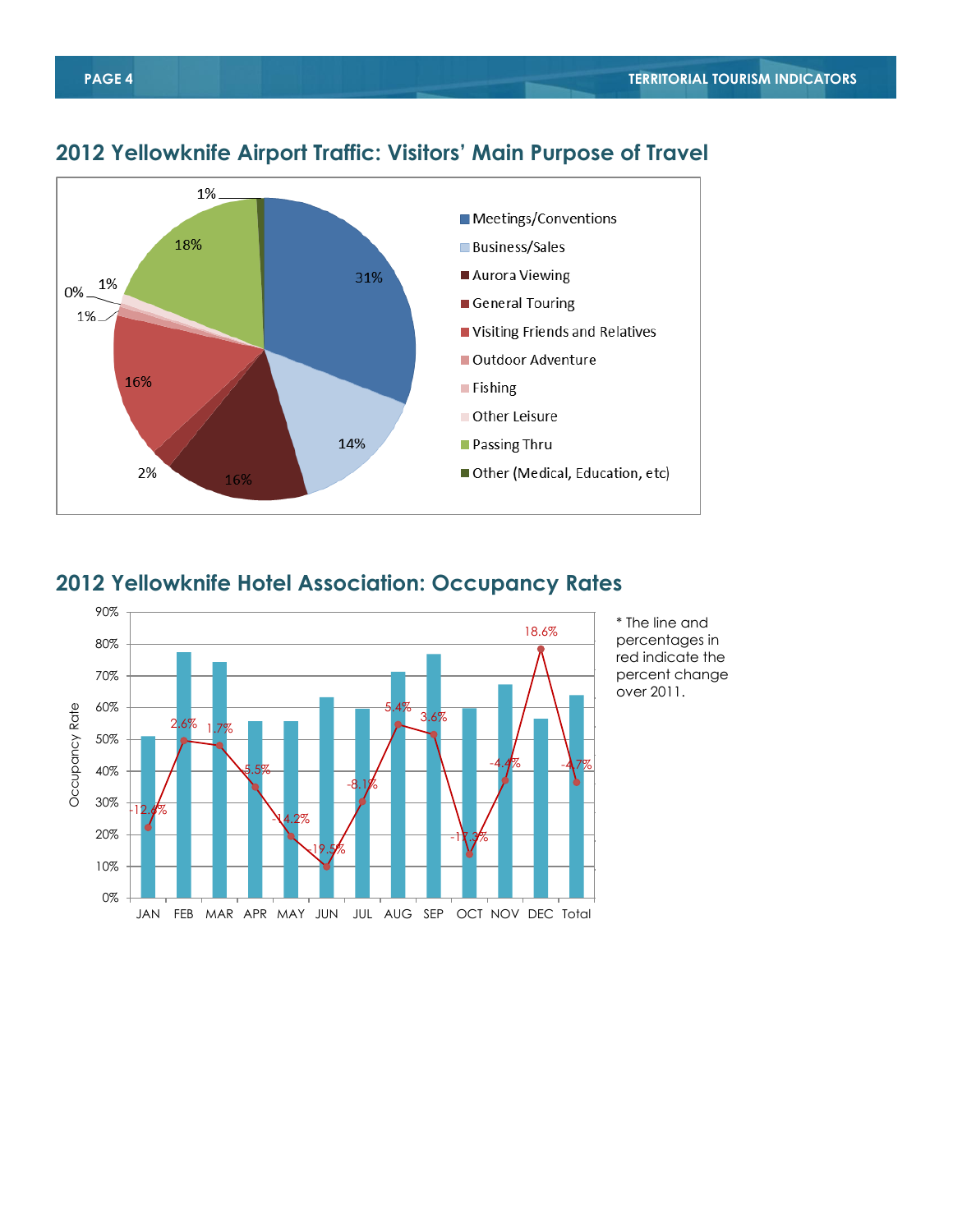## **2011 & 2012 Territorial Park Visitor Numbers**

|                 |                       |                          |            | 2011  |            |                 |        | 2012            |            |       |            |            |        | Percent      |
|-----------------|-----------------------|--------------------------|------------|-------|------------|-----------------|--------|-----------------|------------|-------|------------|------------|--------|--------------|
|                 |                       | <b>MAY</b>               | <b>JUN</b> | JUL   | <b>AUG</b> | SEP             | Total  | <b>MAY</b>      | <b>JUN</b> | JUL   | <b>AUG</b> | <b>SEP</b> |        | Total Change |
| Dehcho Resident |                       | 63                       | 59         | 102   | 115        | 16 <sub>1</sub> | 355    | 13 <sup>1</sup> | 97         | 92    | 115        | 15         | 332    | $-6\%$       |
|                 | Visitor               | 15                       | 151        | 349   | 276        | 42              | 833    | 26              | 124        | 369   | 329        | 67         | 915    | 10%          |
|                 | Inuvik Resident       |                          | 212        | 151   | 101        | 4               | 468    |                 | 140        | 113   | 65         | 4          | 322    | $-31%$       |
|                 | Visitor               | $\overline{\phantom{a}}$ | 511        | 880   | 571        | 79              | 2.041  | -               | 448        | 786   | 549        | 92         | .875   | $-8%$        |
|                 | North Resident        | ,632                     | 2,205      | 2,860 | 2.042      | 784             | 9,523  | ,285            | 2,431      | 2,749 | 2,616      | 397        | 9,478  | 0%           |
| Slave           | Visitor               | 60                       | 469        | 1,120 | 560        | 11              | 2.320  | 137             | 650        | 1,240 | 783        | 136        | 2.946  | 27%          |
|                 | South Resident        | 153                      | 505        | 609   | 418        | 87              | .772   | 210             | 627        | 531   | 675        | 126        | 2.169  | 22%          |
| Slave           | Visitor               | 389                      | 2.181      | 2.441 | 1.280      | 311             | 6.602  | 645             | .952       | 2.134 | 1,522      | 228        | 6.481  | $-2\%$       |
|                 | <b>Total Resident</b> | ,848                     | 2,981      | 3,722 | 2,676      | 891             | 12,118 | ,508            | 3,295      | 3,485 | 3,471      | 542        | 12,301 | $2\%$        |
|                 | Visitor               | 464                      | 3,312      | 4,790 | 2.687      | 543             | 11,796 | 808             | 3.174      | 4,529 | 3,183      | 523        | 12.217 | $4\%$        |
|                 | Total                 | 2.312                    | 6.293      | 8.512 | 5.363      | 1,434           | 23.914 | 2.316           | 6.469      | 8.014 | 6.654      | .065       | 24,518 | 3%           |

## **2012 Visitor Centre Numbers**

|             | <b>JAN</b> | FEB                      | <b>MAR</b>               | <b>APR</b>               | MAY                      | <b>JUN</b>               | JUL                      | <b>AUG</b>               | <b>SEP</b>               | <b>OCT</b>               | <b>NOV</b>               | <b>DEC</b>               | Total             |
|-------------|------------|--------------------------|--------------------------|--------------------------|--------------------------|--------------------------|--------------------------|--------------------------|--------------------------|--------------------------|--------------------------|--------------------------|-------------------|
| 60th        |            | ٠                        | $\overline{\phantom{a}}$ | $\blacksquare$           | 1,130                    | 2,515                    | 3,281                    | 4,758                    | 1,115                    | $\overline{\phantom{a}}$ | $\overline{\phantom{a}}$ | $\overline{\phantom{a}}$ | 12,799            |
| Parallel    |            |                          |                          |                          | 124%                     | $-4%$                    | $1\%$                    | 68%                      | $-17%$                   |                          |                          |                          | 21%               |
| Dawson      |            | $\overline{\phantom{0}}$ | $\overline{\phantom{a}}$ | $\overline{\phantom{a}}$ | 192                      | 2,357                    | 3,619                    | 2,578                    | 372                      |                          |                          |                          | 9,118             |
| City        |            |                          |                          |                          | $-48%$                   | $-9\%$                   | $6\%$                    | 0%                       | 24%                      |                          |                          |                          | $-2%$             |
| Fort Liard  |            | $\overline{\phantom{0}}$ | $\overline{\phantom{a}}$ | $\overline{\phantom{a}}$ | $\overline{\phantom{a}}$ | $\overline{\phantom{a}}$ | $\overline{\phantom{a}}$ | -                        | $\overline{\phantom{a}}$ | $\overline{\phantom{a}}$ | $\overline{\phantom{a}}$ | ٠                        |                   |
|             |            |                          |                          |                          |                          |                          |                          |                          |                          |                          |                          |                          |                   |
| Fort        |            | ٠                        | $\overline{\phantom{a}}$ | $\overline{\phantom{a}}$ | $\overline{\phantom{a}}$ | $\overline{\phantom{a}}$ | $\overline{\phantom{a}}$ | $\overline{\phantom{a}}$ | $\overline{\phantom{a}}$ | $\overline{\phantom{a}}$ | $\overline{\phantom{a}}$ | $\overline{\phantom{m}}$ | $\qquad \qquad -$ |
| Simpson     |            |                          |                          |                          |                          |                          |                          |                          |                          |                          |                          |                          |                   |
| Hay River   |            | $\overline{\phantom{0}}$ | $\overline{\phantom{a}}$ | $\overline{\phantom{a}}$ | $\frac{1}{2}$            | $\overline{\phantom{a}}$ | $\overline{\phantom{a}}$ | $\overline{\phantom{a}}$ | $\qquad \qquad -$        | $\blacksquare$           | $\overline{\phantom{a}}$ |                          |                   |
|             |            |                          |                          |                          |                          |                          |                          |                          |                          |                          |                          |                          |                   |
| Inuvik      | ٠          | $\overline{\phantom{0}}$ | $\overline{\phantom{a}}$ | $\blacksquare$           | $\blacksquare$           | 1,014                    | 1,475                    | 1,307                    | 108                      | $\blacksquare$           | $\overline{\phantom{a}}$ | $\overline{\phantom{a}}$ | 3,904             |
|             |            |                          |                          |                          |                          | 0%                       | $-20%$                   | $1\%$                    | $-52%$                   |                          |                          |                          |                   |
| Nitanlaii   |            | ٠                        | $\overline{\phantom{a}}$ | $\overline{\phantom{a}}$ | $\frac{1}{2}$            | 344                      | 572                      | 592                      | 66                       | $\sim$                   | ۰                        | $\overline{\phantom{a}}$ | 1,574             |
|             |            |                          |                          |                          |                          | $-25%$                   | $-2%$                    | 0%                       | 6600%                    |                          |                          |                          |                   |
| Norman      | 209        | 396                      | 380                      | 293                      | 245                      | 538                      | 604                      | 448                      | 267                      | 192                      | 399                      | 528                      | 4,499             |
| Wells       | 85%        | 196%                     | 109%                     | 57%                      | 3%                       | 63%                      | 4%                       | $-28%$                   | $-25%$                   | $-31%$                   | 118%                     | 43%                      | 26%               |
| Yellowknife | 1,313      | 2,196                    | 2,512                    | 1,126                    | 1,026                    | 1,706                    | 2,515                    | 2,756                    | 1,411                    | 859                      | 789                      | 1,170                    | 19,379            |
|             | 50%        | 74%                      | 45%                      | 43%                      | $-12%$                   | $-13%$                   | 22%                      | 112%                     | $-50%$                   | $-38%$                   | $-41%$                   | 19%                      | 10%               |
| Yellowknife | 920        | ,290                     | 1,389                    | 2,307                    | 2,282                    | 3,357                    | 3,369                    | 3,544                    | 3,068                    | 2,542                    | 3,361                    | 3,264                    | 30,693            |
| Airport     | 35%        | 30%                      | 14%                      | 141%                     | 83%                      | 140%                     | 139%                     | 143%                     | 163%                     | 92%                      | 93%                      | 30%                      | 90%               |

\* Percent in green is Percent Change from 2011.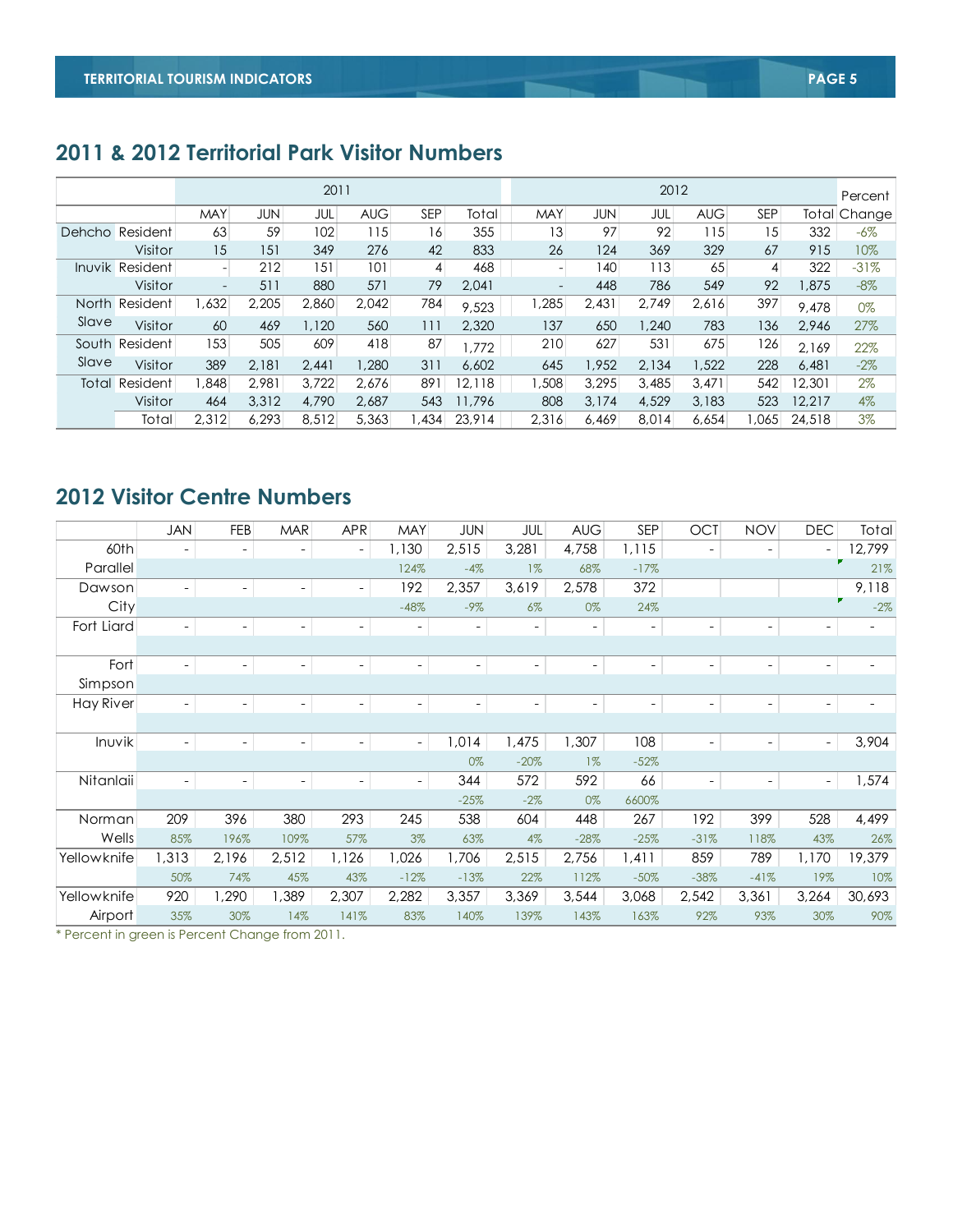

## **2012 Food Services and Drinking Places Receipts**

### **Fishing License Sales by Type and Residency**

|                          | 2008 | 2009 | 2010 | 2011 | 2012 |
|--------------------------|------|------|------|------|------|
| Canadian                 | 3764 | 3843 | 3392 | 3711 | 3516 |
| International            | 1903 | 1436 | 1288 | 1461 | 1008 |
| 65+ CAN & Int'l          | 354  | 498  | 416  | 432  | 480  |
| $<$ 16 CAN & Int'l       | 82   | 83   | 211  | 297  | 281  |
| 3 Day CAN                | 744  | 784  | 630  | 862  | 742  |
| 3 Day Int'l              | 136  | 88   | 59   | 94   | 92   |
| <b>Beneficiary - CAN</b> | 16   | 13   | 20   | 5    | 3    |
| Total                    | 6999 | 6745 | 6016 | 6862 | 122  |

## **Hunting License Sales by Type and Residency**

|                       | 2008  | 2009 | 2010 | 2011 | 2012 |
|-----------------------|-------|------|------|------|------|
| CAN - Big Game        | 180   | 189  | 116  | 109  | 97   |
| CAN - Big & SM Game   | 53    | 54   | 18   | 14   | 15   |
| CAN - SM Game         | 36    | 38   | 32   | 39   | 32   |
| INT'L - Big Game      | 634   | 516  | 355  | 364  | 345  |
| INT'L - Big & SM Game | 85    | 18   | 12   | 19   | 15   |
| INT'L - SM Game       | 18    | Ω    | 14   | 9    |      |
| Total                 | LOO 6 | 815  | 547  | 554  | 505  |
|                       |       |      |      |      |      |